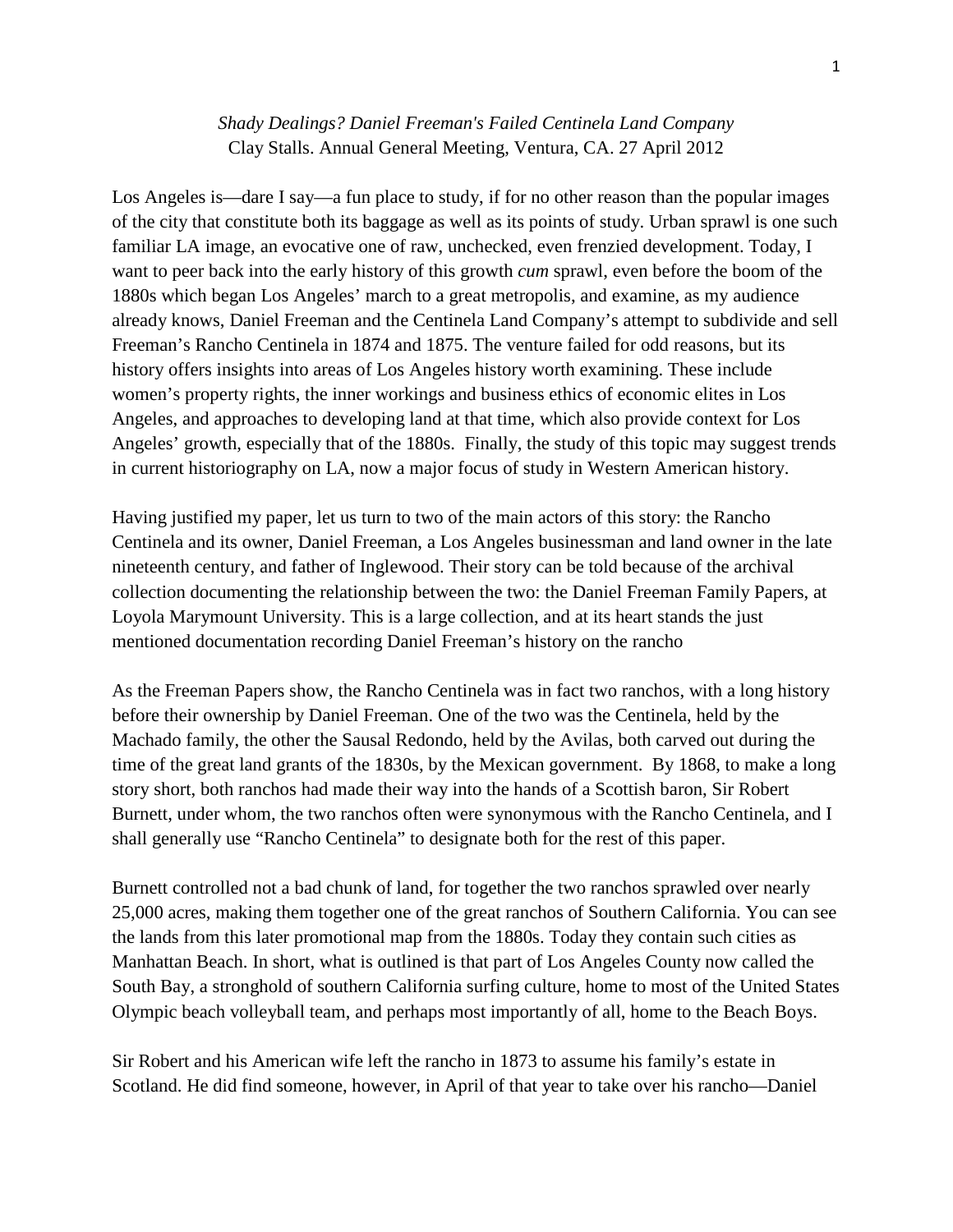and Catherine Freeman, immigrants from Canada, who had come to California in January of 1873, ostensibly because of Catherine's poor health. Some thirty-six years of age when he became a Californian, Freeman was an industrious fellow, who had been a teacher, lawyer, and businessman in the province of Ontario.

Why Burnett chose the Freemans, I cannot say. At any rate, he did, but note carefully, though, when I say "Freemans'', I do mean both the Freemans, for their acquisition was somewhat curious. It was to Catherine Freeman, not to her husband, to whom Burnett assigned the rancho, and the contract called for her to not to buy the rancho, but to lease it, with an option to buy.

Why a lease instead of outright purchase? My guess is that Burnett only leased the lands to Catherine Freeman, with an option to buy, because the Freemans lacked the money to buy the Centinela outright, a supposition supported by evidence that I'll now introduce.

The lease in Catherine's name was probably a ploy on Daniel's and Catherine's part to protect their financial assets because the Freemans were fleeing financial problems in Canada. Their Canadian financial troubles are evidenced by the fact that Daniel Freeman was sued in 1878 for failure to pay off a mortgage of \$3000 from the Canada Life Assurance Company. Dated January 21, 1873, the mortgage was signed by both Daniel and Catherine, before they had left for sunny California. As a side note, I should mention that Freeman settled the lawsuit in 1885 by paying off the mortgage, thereby acknowledging his culpability in this matter. In short, a suspicious person could maintain that Catherine and Daniel had taken out the loan, because they lacked money, and skipped town for California. And, although I have no proof of this, this problem with the mortgage may indicate greater financial problems besetting the couple.

If my hypothesis is correct, Daniel Freeman came to California with financial debts that he may have not had any intention of satisfying. Furthermore his assets in California would require protection as well in case creditors came calling. Such a haven for Daniel Freeman existed in the form of the property rights that wife Catherine could exercise in California.

To demonstrate this let me explain briefly women's property rights in 1873 California—and for this information I thank Dr. Cara Anzilotti, of the Department of History at Loyola Marymount University. Building on women's property rights in the California State Constitution of 1850, the California State Legislature reaffirmed these rights in 1872, including wives' property and income rights separate from those of their husbands. This meant, for example, that women could inherit property free from their husbands' debts. As a side note I should mention that marriage law in Ontario, as of 1859, shielded a wife's property from her husband's creditors.

Hence, the Freemans put the transaction in Catherine's name, a move legally shrewd, and one that would allow Daniel and Catherine a defense from the possible claims of creditors. Such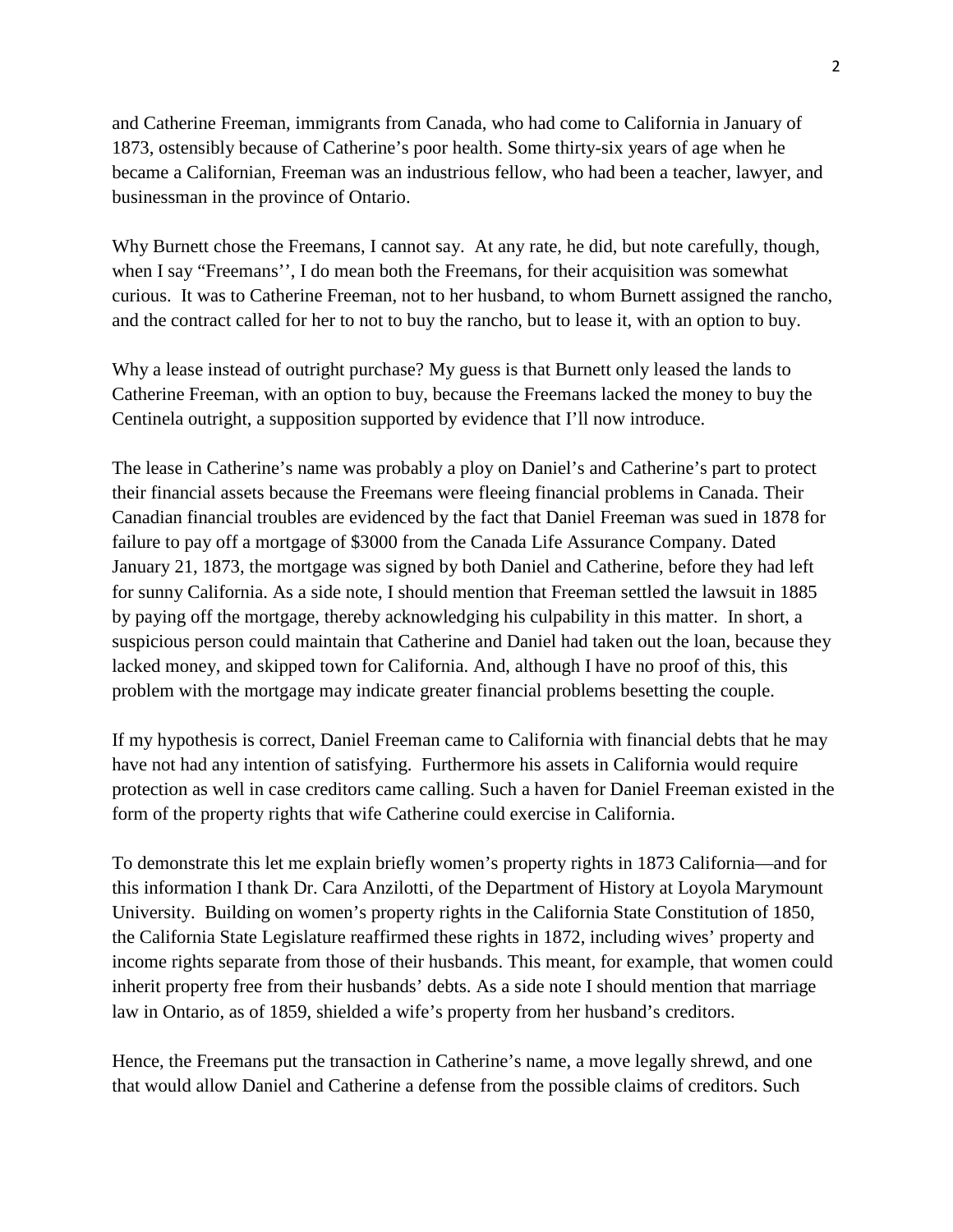legal deftness was possible on Daniel's part, for, remember, he was a lawyer and would have understood the legal possibilities of a lease in Catherine's name only. I should also mention that the Freeman Papers greatly lack personal correspondence, and none at all from Catherine recording her thoughts and wishes in this matter.

Meanwhile back at the ranch, there is no doubt in my mind that Daniel Freeman had big plans big financial plans—for the Rancho Centinela. He had taken steps to secure these plans with this lease, which would allow him to reap the profits of his hoped for financial windfall. And as a Southern Californian Daniel Freeman would have been aware of the steady development of towns from ranchos at that time and place, as developers had broken up many ranchos for sale, and commanded good prices. Numerous examples can be cited: those contemporary with Freeman include the town of Downey from the Rancho Santa Gertrudes, beginning in late 1873. Land was selling for \$12 per acre, and with the Rancho Centinela comprising 25,000 acres ... well, you do the math. As Freeman would note (in 1875): "There is a fortune in this for a man with capital." And by "this' he meant the sale of the Centinela.

Within a year of Catherine's leasing the rancho, the Freemans took additional steps to protect their interests. The major evidence for this comes from the will of Catherine Freeman drawn up on April 10, 1874, and a codicil added on August 20, 1874. This will proved sadly necessary, for she died on November 9 of that year.

Key for my purposes here is the clause in the will that bequeathed all property to her children; Daniel was only to manage it for them. This kept the Centinela out of Daniel's direct legal possession, probably to keep it out of the reach of creditors. Catherine also stipulated that Sir Robert convey the lease with the option to buy the rancho to Daniel. In addition Catherine's will granted the right to Daniel to alienate the land of the rancho, subject to certain trusts, such as Daniel's right to handle money from land sales as he saw fit. In short, Catherine had set up Daniel Freeman to run the ranchos without restriction, including their sale.

The provisions for Daniel's role in the management of the rancho were not yet complete, for in August 1874 Catherine added a codicil to her will, which excused Daniel from the laws of probate of the State of California regarding the sale of Centinela land. This only confirmed what we have already seen: Daniel was to enjoy a free hand in managing the Centinela.

The will and its codicil evidence that Daniel Freeman planned to sell the rancho, which I believe was undoubtedly his primary goal in acquiring the Centinela. In his plans for the rancho Freeman was anticipating all that might interfere with its sale--even his wife's death, which they perhaps saw as coming; thus, the legal protections developed in Catherine's will and subsequent codicil. Only two months after Catherine added the codicil to the will, we have the first evidence of Daniel Freeman taking concrete steps to sell the rancho. Through a letter dated October 18,1874,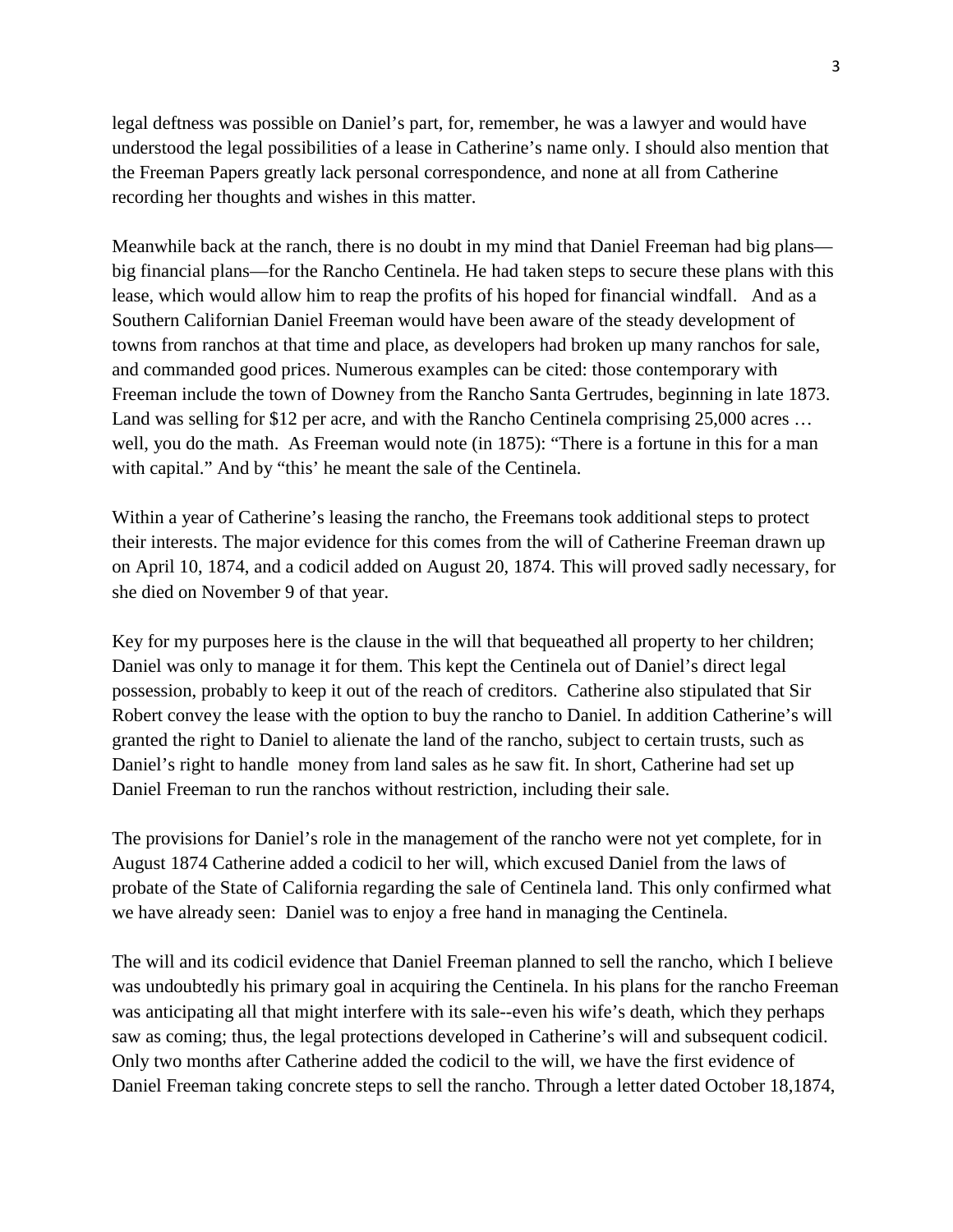Freeman contacted William H. Martin, general agent for the California Immigrant Union. The California Immigrant Union, from its founding in 1869 in San Francisco, was dedicated to bringing settlers from the eastern United States and from Europe to settle in our state, and the Union promised support to groups that could make use of immigrants to California to settle land. Hence, Freeman's reason for contacting the Union.

Martin responded in a letter dated October 24, 1874, in which he enthusiastically encouraged Freeman that "we can make a success of it," with "it" undoubtedly referring to the sale of the rancho, or at least part of it. He would meet with Freeman after November 9, when Martin had finished the business of selling off the Rancho Lompoc in Santa Barbara County.

The meeting must have taken place, for Freeman and other leading members of the Los Angeles business community incorporated the Centinela Land Company on November 21, 1874; the California Immigrant Union took credit for a key role in the formation of the Company. The articles of incorporation provided for capitalization of the Company through the sale of stock, which is a key point since the Company would rely on this to buy the rancho. The company's goal was to establish a "colony," colony in this sense meaning a group united in the purpose of acquiring tracts of land together and then using them as they saw fit.

The company's officers and board members were figures of consequence in Los Angeles and shared common business interests. President Francisco Pliny Fisk Temple, with his father-inlaw, William Workman, owned the ill-fated Temple-Workman Bank. It is worth noting that the company deposited stock certificates in this bank, although I do not believe that the bank's collapse in late 1875 was the reason for the company's downfall. President of the Los Angeles County Bank Company, Treasurer Jonathan Slauson also sold real estate, and board member Ozro W. Childs was a major stockholder in Slauson's bank, as was fellow board member J. M. Griffith. In addition Temple and Slauson were, or would be, partners in the Los Angeles and Independence Railroad. Former Union General James Shields was designated the managing partner.

I point out the common business ventures of the Company's board members to demonstrate how in Los Angeles these capitalists, as they were called then, participated in numerous moneymaking ventures, often as partners. All this suggests how strongly interlocked business relations were in nineteenth-century Los Angeles. Also worthy of note is that three of the men were immigrants: Shields from Ireland, Workman from England, and Freeman from Canada.

After incorporating, the Company launched that essential facet of any development in California: newspaper publicity. Notices about the new company ran immediately in December in such local newspapers as the Los Angeles Star, Los Angeles Herald, and Wilmington Enterprise.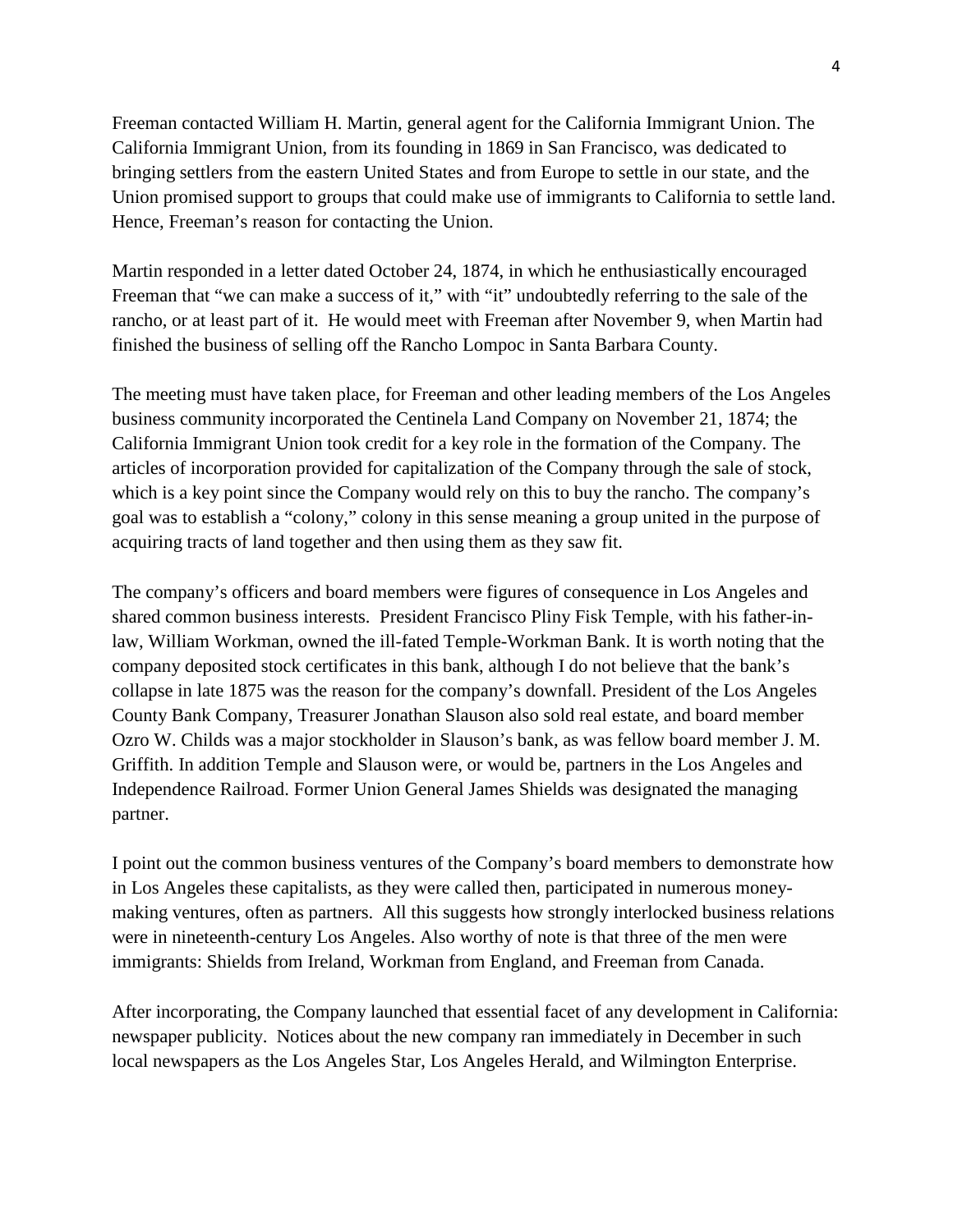This work of publicity extended statewide; noteworthy is an article in the *San Francisco News Letter* by J. Ross Browne, an Irish-American author of travelogues and a resident of the Bay Area. In what was undoubtedly difficult for a resident of the Bay Area to do, Browne in his article humbly admitted that Los Angeles in many ways had become as civilized as San Francisco. Browne demonstrated the advantages of settlement at the Rancho Centinela, by evoking images of Southern California that have hardened into tiresome stereotypes annoying to this day: the glory of Southern California's climate reflected in its constant sunshine, which would in turn prove an irresistible draw for easterners desparate to escape the harsh weather of their home, the dreary East. Browne also cited the citrus industry as a marker for the good climate, and productivity and bounty of Southern California. In fact, Browne's article illustrated the central themes of advertising—fine weather and productive land, especially in citrus—that the Centinela Land Company counted on to draw buyers to its colony.

The vigorous efforts of the Centinela Land Company and the California Immigrant Union to implement the sale of the rancho during late 1874 had occurred, of course, within the context of Catherine's death on November 9, 1874. This had not deterred Daniel Freeman from quickly realizing his plans for the Rancho, though.

Catherine's death had ramifications for his business, of course, besides whatever personal loss Daniel Freeman suffered. Her will had to go through probate to take effect, but the will was not probated until December 29, 1874, more than a month after Freeman and his cronies had birthed the Centinela Land Company. This suggests a worrisome haste at best and alarming rashness at worst on the part of the company's directors, since the legal foundation necessary for the legality of their plans was not in effect. Perhaps in their defense they knew that it was foregone conclusion that courts would approve the probate of the will, but still….

Even more worrisome for the prospects of success for this venture was the fact that the Freemans had never owned the rancho, and Daniel Freeman did not own it at the time of the incorporation of the Centinela Land Company. In fact Daniel Freeman did not finally complete the laborious process of buying the rancho from Sir Robert Burnett until 1885 to the tune of \$155,000. Although this does not mean that Burnett was not involved earlier, I have found no evidence that the Company or Freeman or both ever informed Burnett of their plans for the rancho until March 28, 1875, when Freeman wrote to Burnett that he had elected to buy the rancho under the terms of the original lease with Catherine.

Such a hitch seemed to trouble little the gentlemen of the California Immigrant Union and the Centinela Land Company, who in their advertising claimed that the rancho was in their hands. J. Ross Browne in his *San Francisco News Letter* article cites without hesitation Daniel Freeman as the owner of the rancho. Browne's motives in writing this may have been suspect: he held ten shares of stock in the Centinela Land Company. Later newspaper advertising would note that the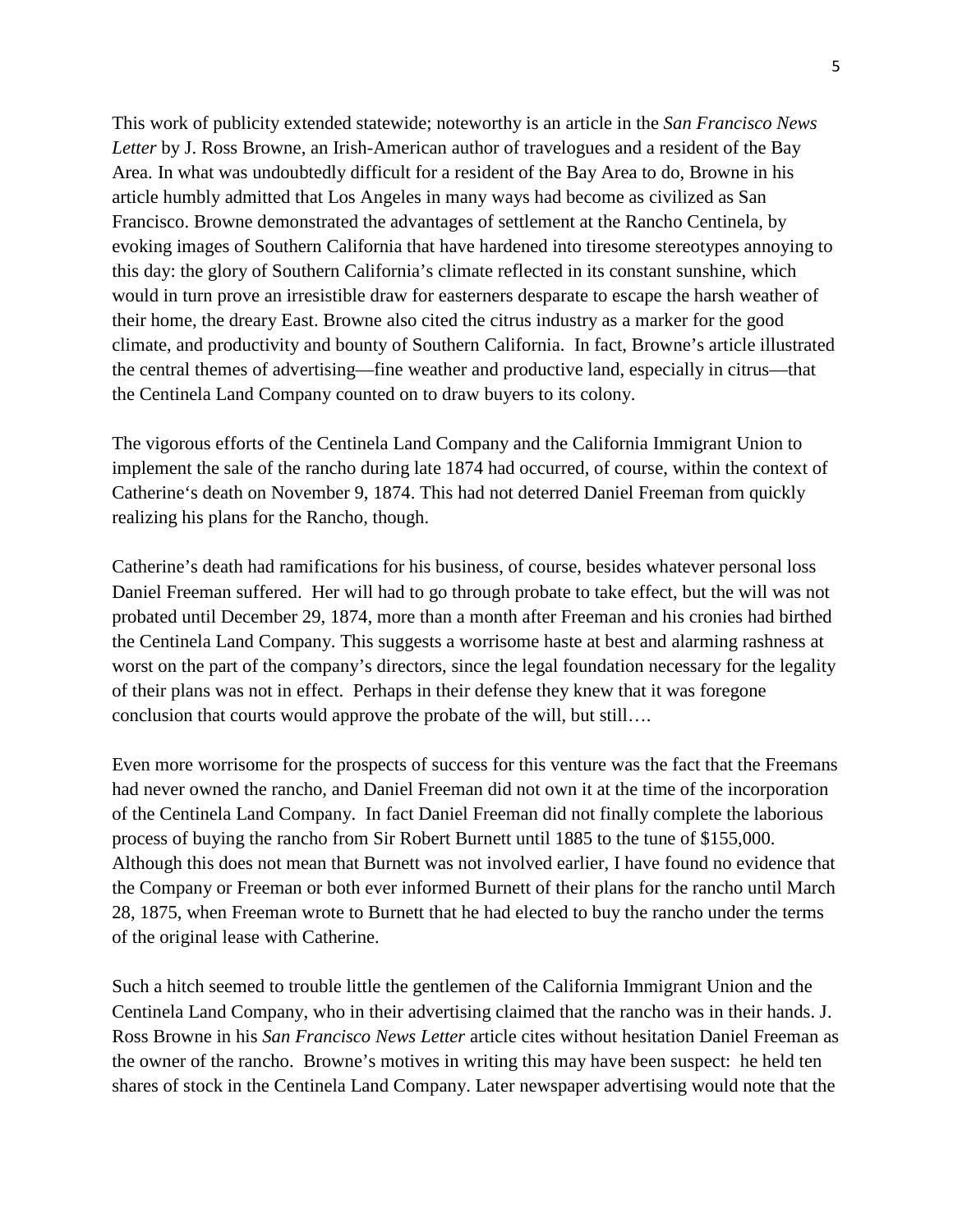title was U.S. patent, which was true: the U.S. government had settled the patent on the rancho in 1872, with the Avila heirs, not Burnett. Freeman himself did not obtain patent on the rancho until sometime before April 5, 1875, well after the promotion was in full swing.

The Centinela Land Company was not unaware of the dilemma—in fact Daniel Freeman and the Company had hammered out an agreement on November 23, 1874, just two days after the company's formation, regarding the Company purchasing the rancho from Freeman. The agreement suggests that Freeman was to buy the rancho before the company's plans in financing the purchase from sale of stock were realized. Or maybe Freeman was merely to serve as the middleman in the purchase of the rancho from Burnett. Freeman was still a tenant on the rancho, probably under a gentlemen's agreement, until 1878, when a notarized record of an agreement for him to him to assume Catherine's lease appears. Regardless, as events played out the Company seemed to be gambling all on sale of enough stock to provide the capital to pay off Burnett, and then turn around and sell the land to realize a profit. In short it was all a gamble.

Despite the pitfalls that could prevent the gamble from paying off, the Company, with the full support of the California Immigrant Union, ploughed ahead with its plans as 1874 turned into 1875. These included (1) advertising, (2) the holding of auctions in the first four months of 1875, and (3) continued sale of the Company's stock.

Let me especially comment on the newspaper advertising and sale of stock. The newspaper advertising in 1875 reached California newspapers of all types, including German-language and Spanish-language papers, as well as newspapers as far east as Ohio. Bold promises marked all newspaper advertisements: a town would be built, as well as an institution of higher learning. Most importantly of all, the Los Angeles and Independence Railroad of company directors Temple and Slauson, although not yet operating, would eventually reach the colony, with a railhead to be built at the nearby Redondo Bay wharf.

With the advertising as bait, Centinela Land Company agents and those of the California Immigrant Union continued to sell stock not only in both northern and Southern California, but also beyond. The Company found shareholders in Illinois, Ohio, and Wisconsin. Prominent Los Angeles shareholders included Louis Wolfskill, Henry Hancock, and Andrew Glassell. Also women, such as Martha Eddy, of Newark, Ohio, and a "Mrs. Huber" (perhaps the wife of prominent Los Angeleno William Huber) bought stock.

On the surface all appeared to be proceeding smoothly for the Centinela Land Company during the winter and spring of 1875. Notices in LA newspapers regarding the Centinela put the "booster" in boosterism and always favored the company's work, for example. But all was not well with the company, as two of its most important participants noted. In a letter of February 19, 1875, the previously mentioned California Immigrant Union agent William H. Martin wrote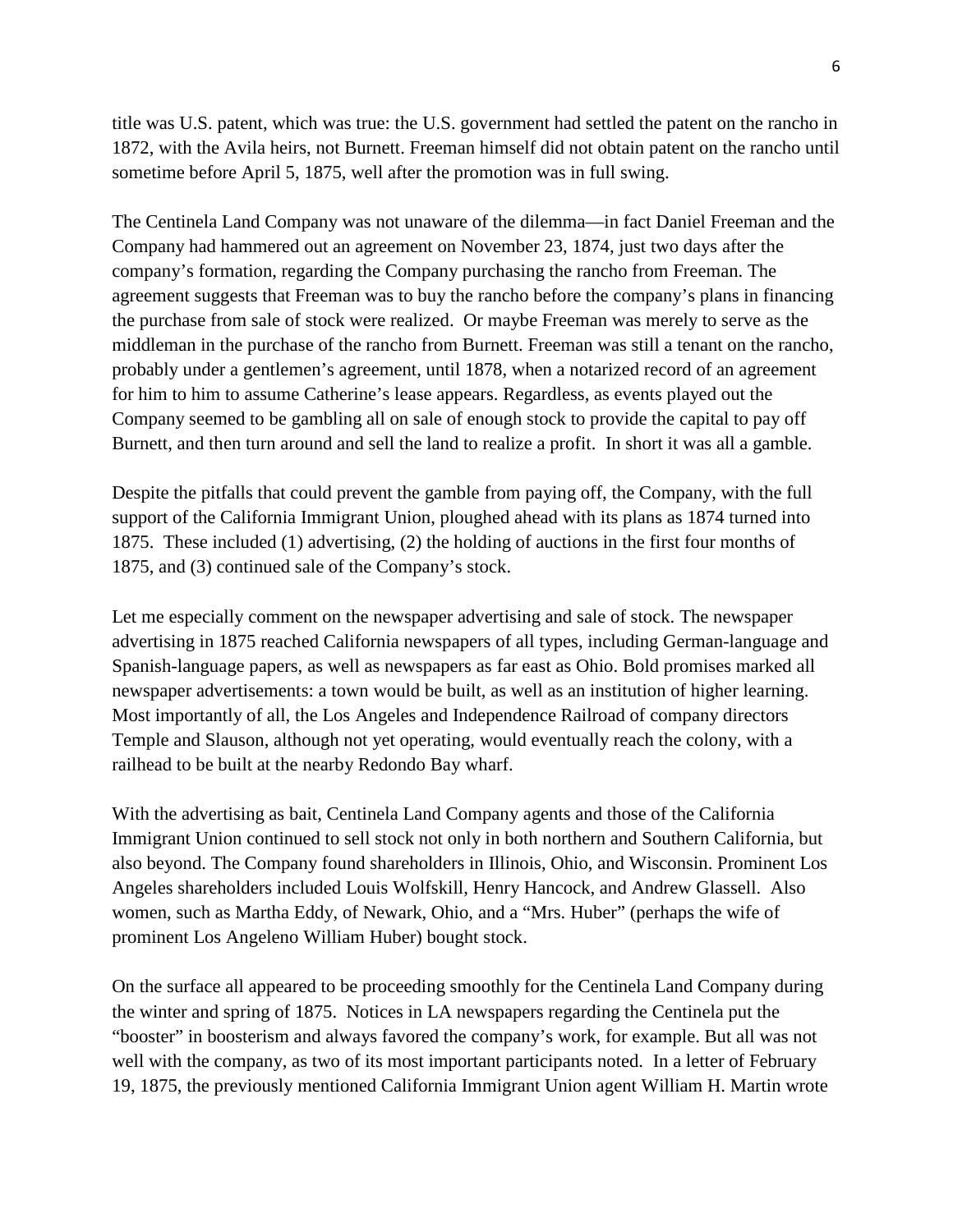in a surprised tone that that "the affairs of the Company are satisfactory both to the Company and to outsiders is (sic) a bit remarkable."

Indeed it was remarkable. In a pessimistic letter marked strictly private and confidential to Martin four days later Daniel Freeman identified the following problems with the company: (1) The company had a cash flow problem because of its high expenses; (2) purchasers of property at a February 15 auction were failing to pay up; (3) sufficient stock to raise the capital to purchase the ranchos had not yet been sold; (4) and the credit given to buyers of Centinela land on their stock purchases had aggravated the company's cash flow problem. In other words, stock endorsed by the company could serve as the first payment on land, which meant that the Company was actually receiving only one payment for its sales efforts. Finally Freeman noted the biggest problem of all when he truthfully wrote "If I owned the land." In short, it seems the Company was trying to sale land it did not own, although what it probably was trying to do was take down payments on land without actually trying to transfer title.

The good ship the Centinela Land Company was taking on water, and it never did reach *terra firma*. The company never raised enough money to buy the rancho; its price mentioned anywhere from \$250,000 to \$350,000. Furthermore, the promised improvements at the Centinela remained miserably unfulfilled. No rail line reached the rancho. Nor did the Company ever build a town or college. Instead, the only development on the rancho came from Daniel Freeman himself as he increased the cultivation of citrus and nut trees there, the results of which were publicized statewide.

Consequently, the Company's activities ground to a halt after June 1875, when the last of the newspaper advertising appeared, and records of stock purchases end. The affairs of the Centinela Land Company would continue to hound Daniel Freeman, though. In correspondence from 1876, he lamented the failure of the California Immigrant Union to sell enough stock, which he claimed was the reason for the failure of the venture. As for those persons who had bought stock, he was buying it back, since stockholders deserved some type of reimbursement for the unrealized scheme, he believed. How he stayed financially afloat at this time I do not know, for Freeman partly owned the Rancho La Cienega, which he sold to Lucky Baldwin. This seems to have been a happier venture for Freeman.

Freeman's redemption of stock suggests that Centinela Land Company stockholders did not forget the failed venture, or at least some of them. But worse was the 1879 lawsuit of one John Pieper, city engineer of Santa Clara, and twelve other plaintiffs seeking reimbursement for company stock to the tune of \$3025. Their complaint—and this is the best way that I know to put it—held that the enterprise of the Centinela Land Company was a fraud. After all, as the suit pointed out the company never owned the Centinela. Although I lack evidence for the lawsuit's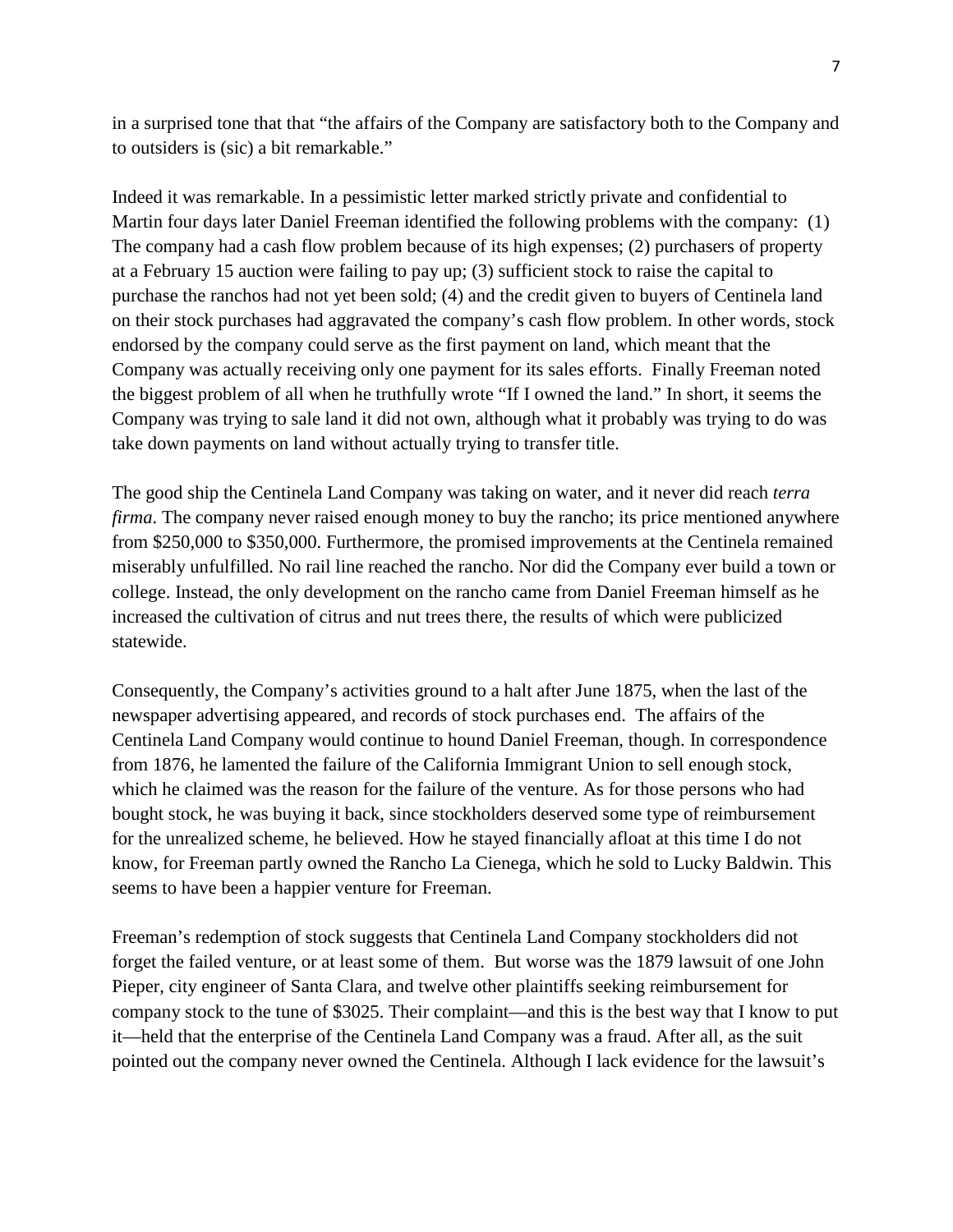outcome, the plaintiffs were right: the Centinela Land Company had misrepresented its claims to the rancho. The gamble had failed because you can't sell what you don't own. In the bigger picture what is one to make of this failed gamble? There are certain conclusions and lines of study to be drawn from the Centinela Land Company's shady venture.

First, let's discuss my use of the word "shady." In fairness to Freeman and his partners I am not so sure that in their minds that they were shady and ethically out of step in Los Angeles in the 1870s. For example, I should point out that local newspapers surely knew that the rancho was not Daniel's, but they played along, and never condemned the venture, even after its failure. Also, in the lawsuit of 1879, one defendant, John G. Downey, gathered many witnesses of prominence in Los Angeles to his good character despite the obvious failure of the venture. Daniel Freeman and his associates operated in a world where hard and sharp and even borderline business practices were expected as well as probably overlooked. That they shared a common business ethos should not be surprising, since partnerships in common business ventures marked the Los Angeles business world.

Such land ventures as that of the Centinela Land Company were numerous in LA, and the Company had much competition. At the same time the Company was at work, the Los Angeles Immigration and Land Cooperative Association was also developing Pomona, for example. It is hard to tell if the competition hurt or hindered the Centinela Land Company's venture, but the Company needed something to stand out in this active land market. It looked for this, I think, in the consistent advertisement of citrus crops grown on the rancho. This promotion would demonstrate the value of the rancho in such local money-making ventures as the citrus industry, then taking hold in Southern California's agriculture in the early 1870s.

There was also a need for such infrastructure as a direct railroad line, which the Centinela lacked. The Centinela Land Company, as with most of its promises, never developed a rail connection that could foster regional economic and social ties. In contrast, successful developments had railroads that fostered such ties throughout the Los Angeles area.

Also—and I am not the first person to notice this—see Remi Nadeau for example—but aspects of the 1880s' boom share similarities with those of the early 1870s, undoubtedly. Both required railroads to succeed. The expansion of the Southern Pacific to the Los Angeles area in the early 1870s had opened up LA to settlement. Likewise cheap railroad fares, especially from the eastern United States, facilitated by advertising, are credited with stimulating the 1880s boom. And the reach of land developers throughout the United States in both decades was great; the Centinela Land Company, as I have pointed out, reached the Midwest

In researching secondary sources, I had difficulty finding anything written in the last twenty years on land development in Los Angeles in the late nineteenth century. Instead, studies of Los